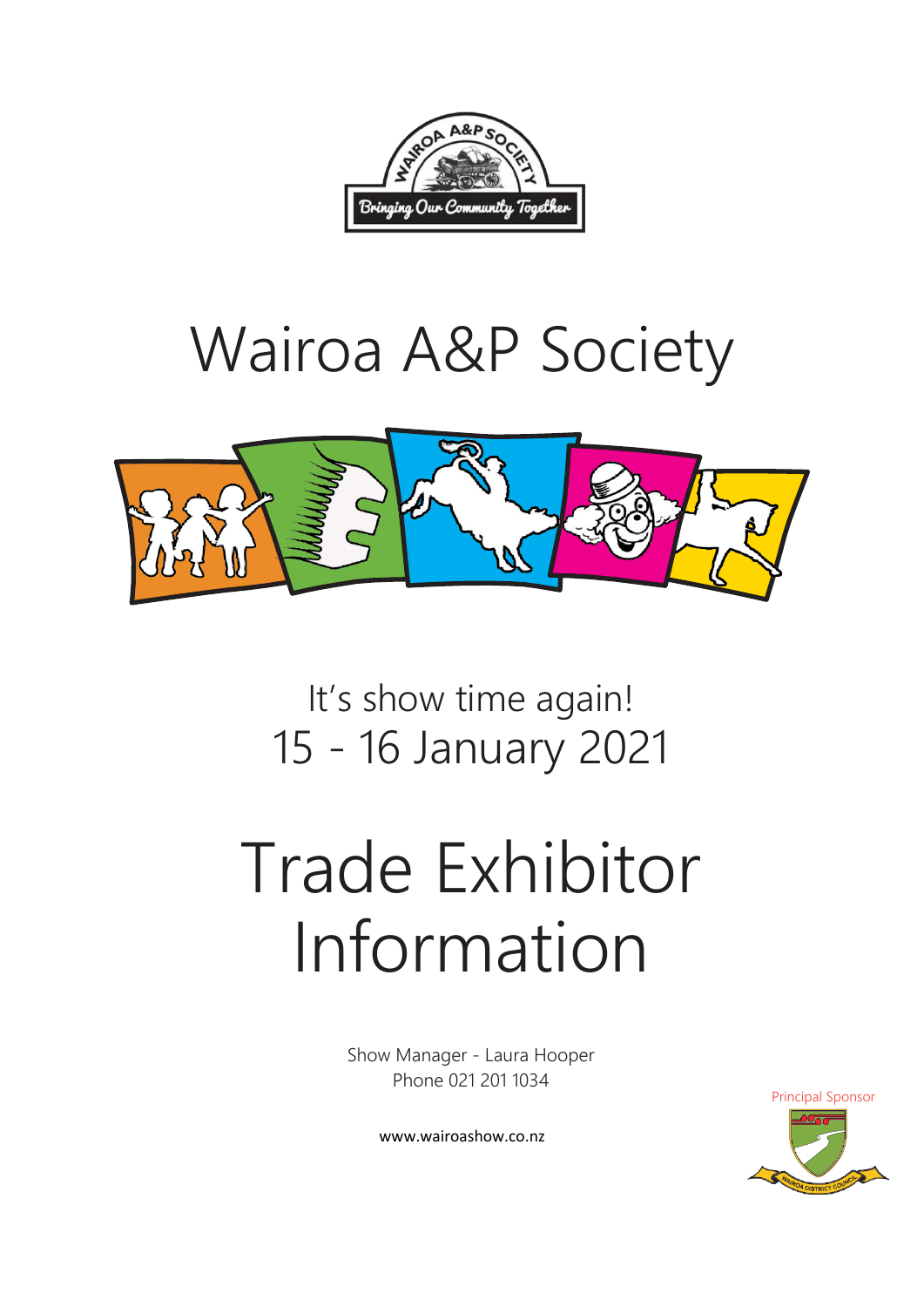## Trade Exhibit Conditions

Show dates have been set as Friday 15<sup>th</sup> January and Saturday 16<sup>th</sup> January 2021 for the Wairoa A&P Society's annual show.

Gates open on Friday afternoon to the public at 12pm. Please ensure all exhibits are set up by this time, and all vehicles unrelated to your exhibit are removed from the show grounds and parked in the allocated parking.

The very successful Friday night entertainment is planned once again with Speed Shearing, and our local rodeo competition (which usually runs until about 9pm).

Please note that whilst Saturday is our 'main show day', we do encourage exhibitors to continue with their trade exhibits on the Friday night, or at least until the Rodeo competition begins at 5pm.

Gates open on Saturday to the public at 8.30am, so all trade exhibitors are to be set up by **8am** at the latest, and as above, vehicles are to be removed from the show grounds. The main exhibitors' area is outside, however there is an indoor area available in the exhibition hall.

Applications should be returned by **20th November** for priority placement. Please complete these **in full** as our site allocations are based on the information you give us. Sites will only be allocated for fully paid up applications. Unfortunately, you are unable to select your own site.

Once we receive and check your application, we will then email you with bank details for payment.

Your signature is required, as this is your agreement to abide by the conditions.

Sites are allocated in the following order: Sponsors of our show, previous traders, then nonsponsors of the show.

Please complete the announcer information form. This information is for the announcers to give your exhibit publicity during the show so don't be afraid to really sell yourselves!

The committee reserves the right to refuse entry to any trade exhibitor if any of the following rules and regulations are not adhered to.

#### **GENERAL TRADE SITES:**

#### **Outside Sites (uncovered)**

- **Small Site** (Under 10m frontage): \$17.50 Per Metre Minimum site frontage is 3m Depth of site is 6m
- **Large Site** (10m and over): \$15 Per Metre Depth of Site is either: 6m or 12m (please select)

#### **Please Note:**

- All charges are based on frontage only. The allocated area must include room for guy ropes
- You must provide a gazebo/canopy for your site
- No vehicles are to be parked within your space, unless they are an essential part of your display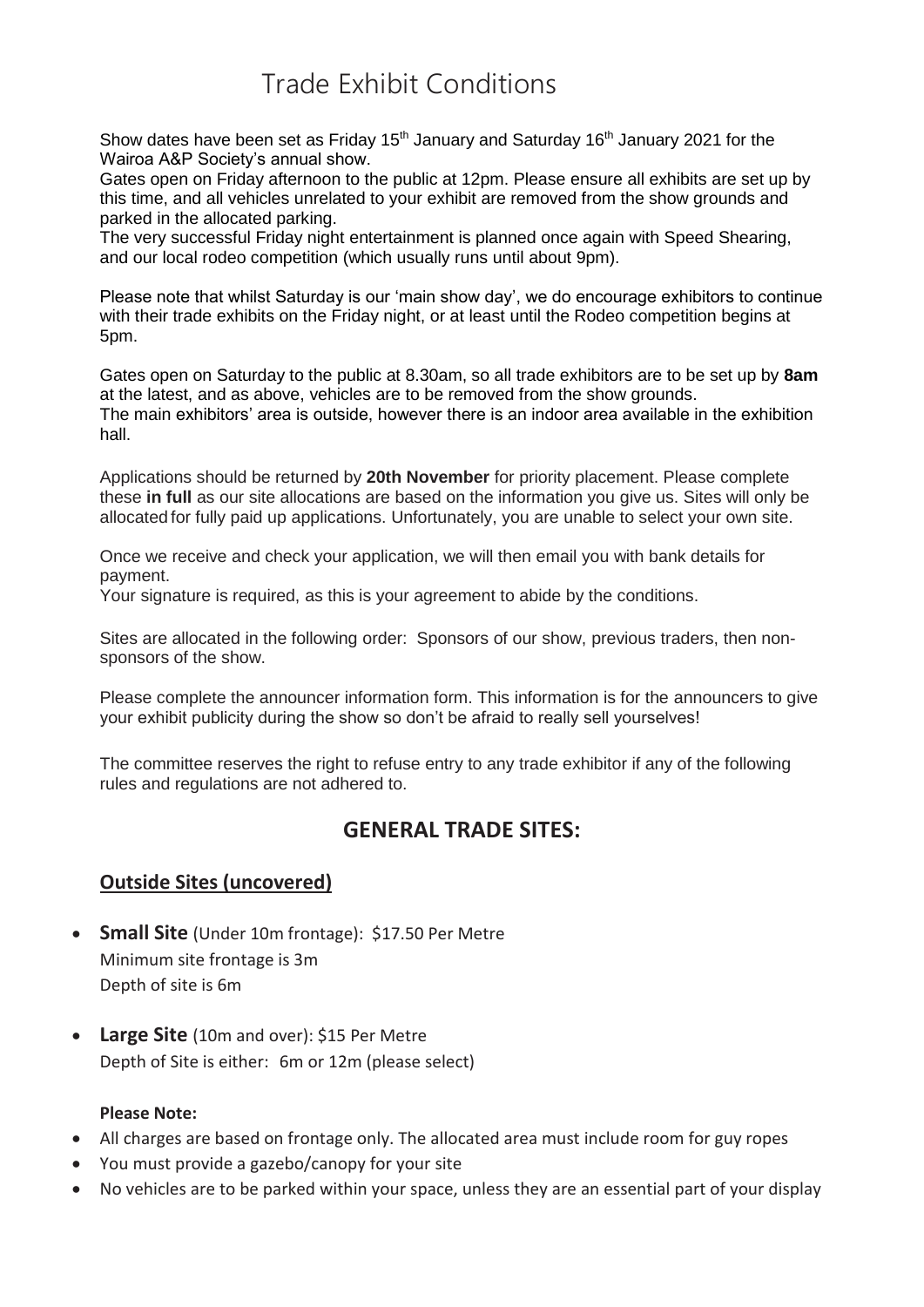#### **Inside Covered Sites**

- $\bullet$  \$17.50 Per Metre
- Minimum Site frontage is 3m
- Depth of Site is approximately 2.5m

#### **FOOD STALLS:**

- **Small:** Up to 5m Frontage: \$115 (Includes 2 x Trade Passes)
- **Large:** Over 5.1m Frontage (up to 10m): \$175 (Includes 3 x Trade Passes)

#### **NB: All Food Stalls must display a current certificate of registration.**

Whether your food stall is commercial or a fund-raiser, we require a copy of your current food operators' license. Fundraisers need to attach a letter detailing what facilities you will have on the day and how you will be preparing the food. The Wairoa District Council will issue you a day license. Please be aware the Wairoa Council will have a representative checking sites on show day and have the authority to close down any site not complying with their conditions. **NB: It is advisable that all food stands offer a gazebo/shade for their customers as we have** 

**limited shade options at the grounds.** 

#### **ELECTRICITY CHARGES:**

Single phase power: \$45 per connection. 3 Phase power: \$50 per connection.

#### **Electrical Fitness Certificate**

We require a copy of your current electrical fitness certificate (if applicable) All vehicles intending to connect to the mains supply of electricity must have a current Electrical Warrant of Fitness.

All electrical equipment must be tested in accordance with AS / NZS 3760 and under the guidelines set down by the Occupation Safety & Health Service.

#### **HEALTH AND SAFETY**

All trade exhibitors are required to conform to the Health and Safety at Work Regulations 2016. All trade exhibits will be inspected prior to trading by our H&S Officer.

#### **EXHIBITOR CANCELLATION AND REFUNDS**

Exhibitor cancellations must be made in writing, or email. The following rules will apply:

- Prior to  $25^{th}$  November  $2020 50\%$  refund
- Prior to 25<sup>th</sup> December 2020 25% refund
- After 26th December 2020 no refund

The Wairoa A&P Society has the right to cancel this contract and to retain any monies paid in relation to this contract if the exhibitor infringes any of the exhibitor conditions

#### **ADDITIONAL TRADE PASSES: \$15**

1 x Exhibitor Pass will be allocated for EVERY 3 METRES (General Trade) Extra passes can be purchased for \$15.00 per ticket which allows entry for BOTH show days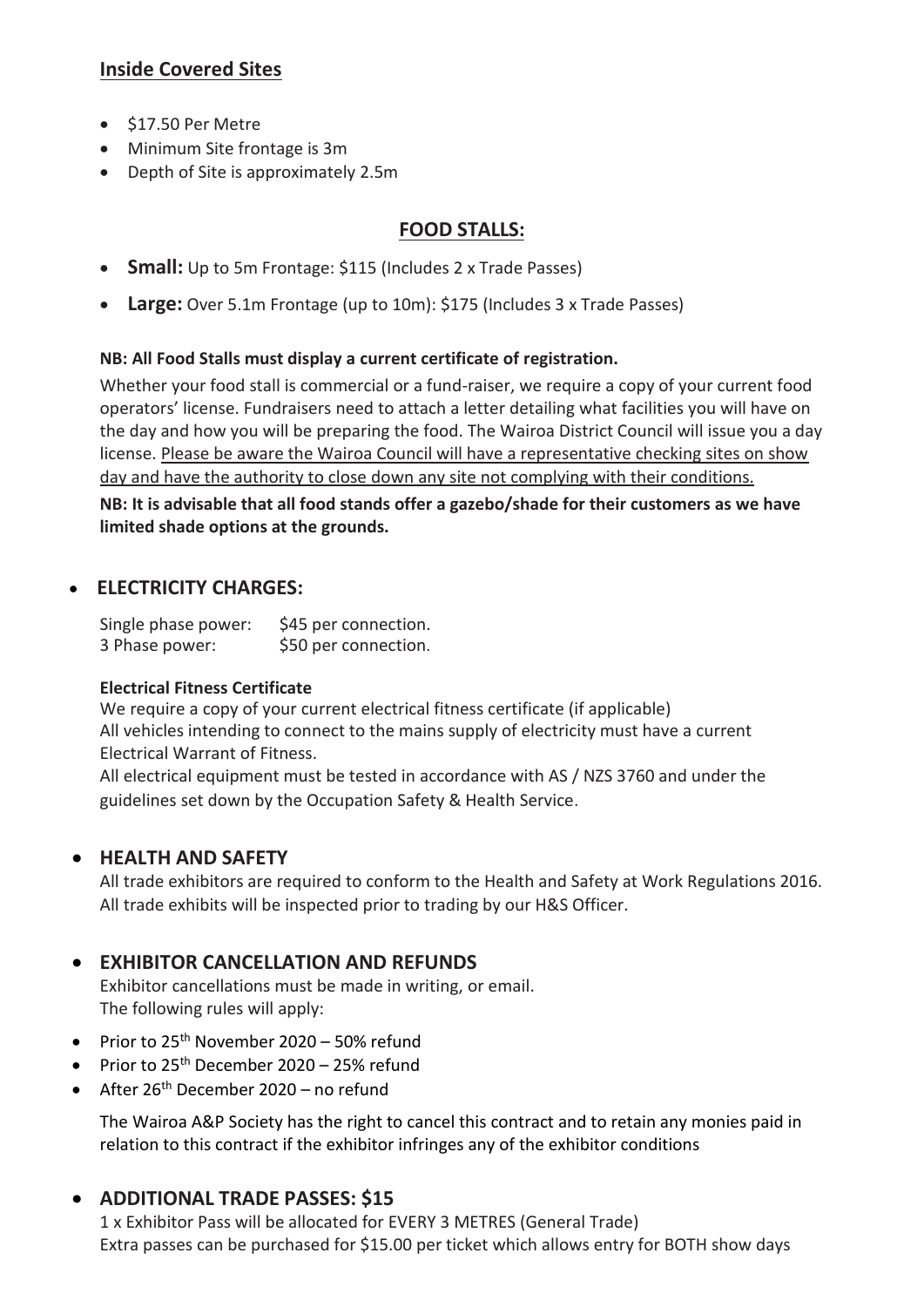#### **ITEMS/ACTIVITIES NOT PERMITTED**

- Water Pistols or any other type of water throwing devices are not permitted on the grounds & therefore may not be sold.
- Cap Guns or any similar device is not permitted and therefore may not be sold.
- Exhibitors are not to sell crazy string.
- **• Exhibitors are prohibited to use pin/tack/staples on the exhibition walls. You are permitted to use blutack. Any exhibitor will be charged for repairs if they use pin/tack/staples**
- **• No holes are to be dug outside without prior discussion with the trade supervisor**

#### **TRADE EXHIBITORS RUBBISH**

Rubbish Bins will be placed throughout the grounds and every effort will be made to clear these regularly. **These rubbish bins are for the public to use ONLY -** THEY ARE NOT FOR TRADE RUBBISH.

Trade exhibitors must take their rubbish with them.

Please note: Extra charges will occur if Trade Exhibitors use the A&P rubbish bins

#### **DISTRIBUTION OF PROMOTIONAL MATERIAL**

This is restricted to the trade exhibitors respective exhibit sites. Placards etc posted without authority will be removed and charged an exhibitors fee.

#### $\bullet$  SUBLETTING

Subletting is not permitted at the Wairoa A&P Show.

#### **• SIGNED APPLICATION FORM**

Exhibitors must sign the application form. This acknowledges you agree to the Wairoa A&P Society trade exhibit conditions, and as a Trade Exhibitor at the 2021 Wairoa A&P Show, acknowledge that it is the responsibility of yourself, your staff and any appointed agents to take all necessary precautions to ensure the safety of people and property within the allocated boundaries of the trade site allocated.

#### **EQUIPMENT HIRE**

If you require equipment/gazebos/marquees etc, please contact Kea Hire www.keahire.co.nz

#### **MEDIA**

If you would like to advertise in the Show Feature produced by the Wairoa Star please contact Olga Van der Meer 06 838 7194 (before 20 December) Email: advertising@wairoastar.co.nz

#### **BEST TRADE EXHIBIT**

The Trade Area will be judged on the Saturday for the Best Trade Exhibit Cup and sash.

#### **ACCOMMODATION**

Please contact the Wairoa Isite for Accommodation options. Phone: +64 6 838 7440 Email: wairoainfo@wairoadc.govt.nz

#### **CONTACT:**

Show Manager - Laura Hooper: Email: manager@wairoashow.co.nz Ph: 021 201 1034 **NB: Email preferred and best contact option**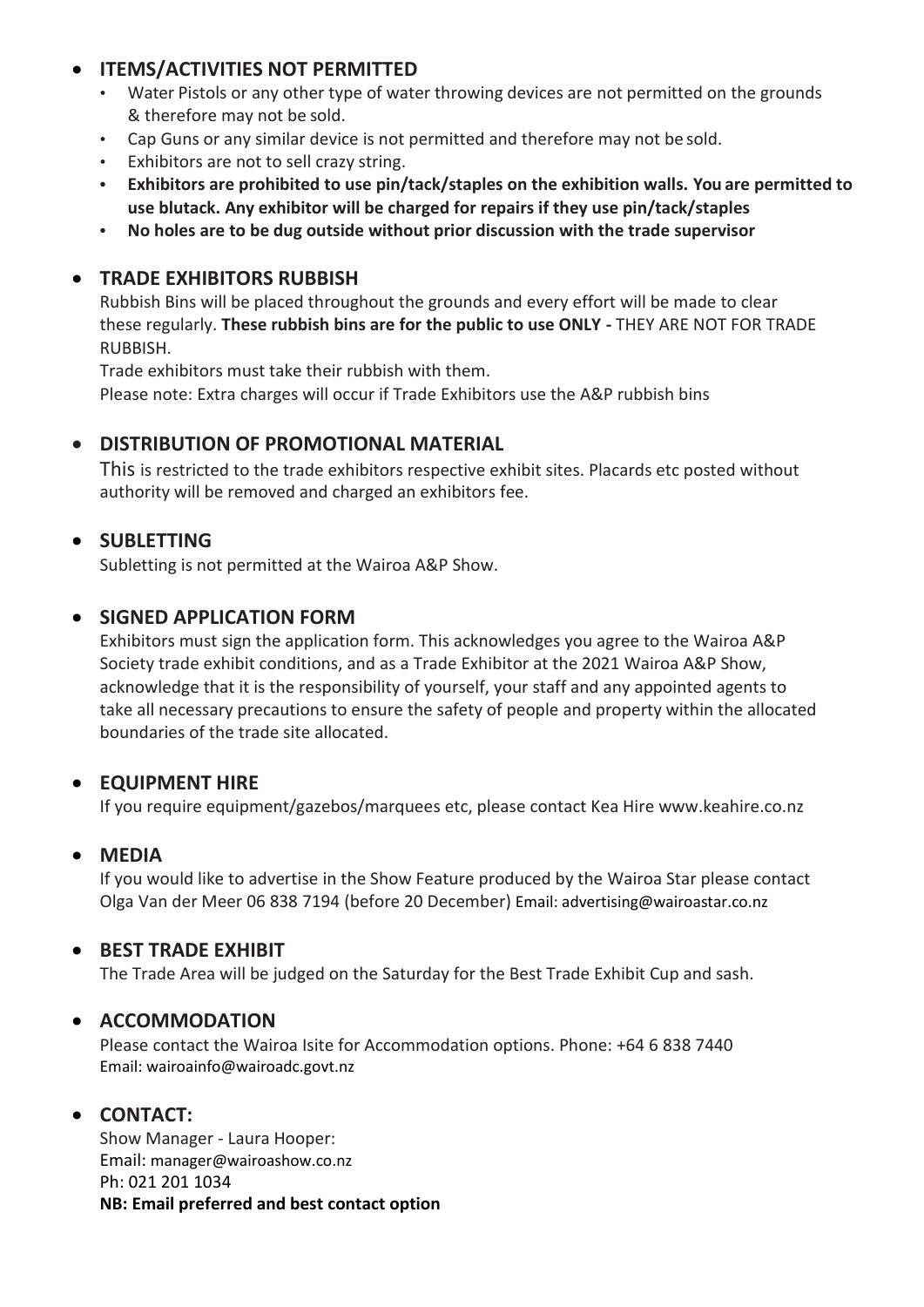#### Application Form:

Please complete IN FULL and return to Wairoa A&P Society: PO BOX 313 Wairoa, 4160 or email: manager@wairoashow.co.nz by 20 November 2020

Once your application has been checked and accepted, an invoice with online banking details will be emailed to you. Full payment must be received prior to the space allocation and passes issued.

|                                | Mobile: _____________________________ |
|--------------------------------|---------------------------------------|
|                                |                                       |
| Yes / No<br>Are you a Sponsor: |                                       |

| General Site: (please circle)               | Indoor / Outside                                                                       |
|---------------------------------------------|----------------------------------------------------------------------------------------|
| Small Site: (up to 10m):                    | m @ $$17.50$ \$                                                                        |
| Large Site: (over 10m):                     |                                                                                        |
| Large Site Depth: Please select             | 6m / 12m                                                                               |
| Food Stall: Small (up to 5m):               | $$115.00 $$ $\overline{\phantom{2}}$ $\overline{\phantom{2}}$ $\overline{\phantom{2}}$ |
| Food Stall: Large (5.1m -10m):              | \$175.00 \$                                                                            |
|                                             |                                                                                        |
| 3 Phase Power: \$50 per connection ______   | $\zeta$                                                                                |
| Extra Exhibitors Passes: @ \$15 per pass \$ |                                                                                        |
| Water required:                             | Yes / No                                                                               |
| TOTAL: (GST INCLUSIVE)                      | Ś                                                                                      |

**HEALTH & SAFETY AT WORK REGULATIONS 2016** The Wairoa A&P Society is required to conform with the Health and Safety at Work Regulations 2016. However, as a Show Exhibitor at this venue you are also obligated to accept responsibilities in relation to the operation and use of our "Place of Employment" within the focus of this Act which is to eliminate, isolate or minimise risk to personal Health and Safety. The Wairoa A&P Society is responsible to present a safe venue for use. As user of these facilities you are required to take all practical measures to manage and supervise the health and safety of your event or exhibit representatives, agents, employees and servicing contractors, during the period of this event (including set up and disassembly). The Act embodies a considerable measure of sound common sense, with the key being to identify potential risks in advance by practical management application. Some obvious elements to note as potential hazards include: Leading livestock in public areas; Use of machinery, tools and equipment; Unstable stages, platforms and ramps; Riding Horses in public areas; Overhead Power Lines and the Wairoa River

I understand that by signing below I have read, understood and agree to abide by the rules and regulations of the Health and Safety at Work Regulations 2016 and identify all potential hazards.

NAME: \_\_\_\_\_\_\_\_\_\_\_\_\_\_\_\_\_\_\_\_\_\_\_\_\_\_\_\_\_\_\_\_\_ SIGNATURE: \_\_\_\_\_\_\_\_\_\_\_\_\_\_\_\_\_\_\_\_\_\_\_\_\_\_\_\_\_\_\_\_\_\_\_\_\_\_ DATE: \_\_\_\_\_\_\_\_\_\_\_\_\_\_\_\_\_\_\_\_\_\_\_\_

As a Trade Exhibitor at the 2019 Wairoa A&P Show, I acknowledge that it is the responsibility of myself, my staff and any appointed agents to take all necessary precautions to ensure the safety of people and property within the allocated boundaries of the trade site allocated.

 $\bigcap$  I will ensure all cords, plugs, and fittings are safe, secure and out of the way of people moving about, and out of the way of water ◯ I will have one 15amp extension lead with no joins, from the power connection provided by the Wairoa A&P Show to the appliance on my trade site. This extension lead will be no more than 30m in length and will have a current safety tag  $\bigcirc$  I will ensure all appliances are safe to use and are used as directed by the manufacturer. Please note that Gas cookers, or any other Gas appliances cannot be used in the Exhibition Hall

 $\bigcirc$  I will ensure all demonstrations are adequately controlled to prevent any accident or near miss.

 $\bigcirc$  I will ensure that all hot water on site is on a firm table/surface and is child safe

◯ I will ensure that any food that is on site for public consumption, complies with food safety and hygiene standards.

 $\bigcirc$  I will ensure all pegs are covered and Guy ropes in walkways are clearly identified

 $\bigcap$  I will ensure that any product or display that stands in a public access are will be secure and clearly visible

 $\bigcap$  I will take all responsibility for livestock within my trade site. All livestock will be suitable restrained for staff and public safety

◯ I will ensure all chemicals, including Agri Chemicals, will be stored safely and clearly labelled.